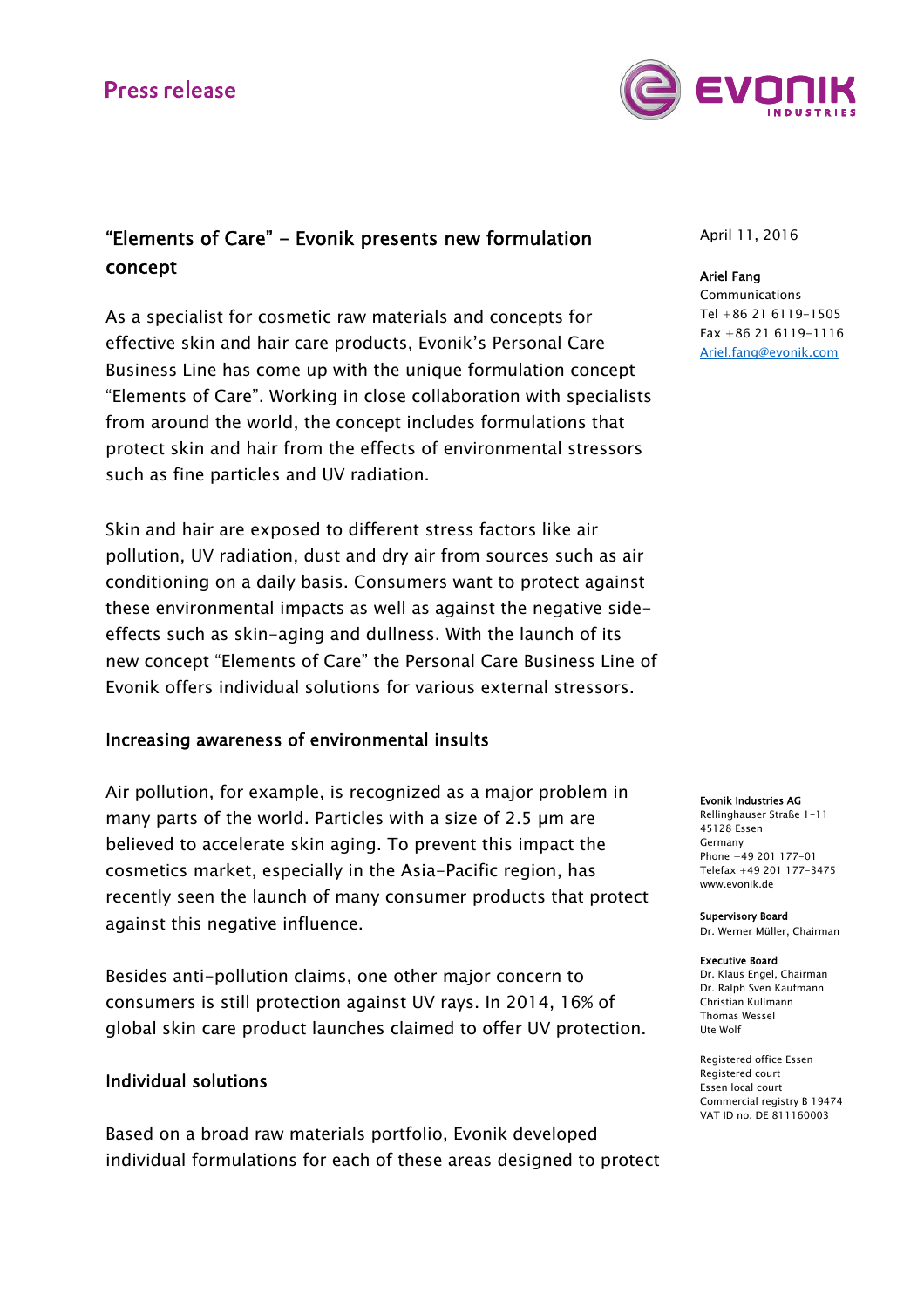

skin and hair from environmental stressors or to minimize their impact:

The City Defense Purifying Mild Facial Cleanser removes pollution particles from the skin. The Anti-Pollution & Intensive Hydration Sleep Mask includes SK-INFLUX® V that helps to strengthen the protective barrier function of the skin. Based on TEGO® Care PBS 6, a versatile PEG-free O/W emulsifier with additional moisturizing properties, the Daily Anti-Photoaging Cream SPF 15 UVA helps to combat UV-induced signs of skin aging.

The quick absorption of the Dry Touch Hand Moisturizing Cream SPF 20 UVA makes it especially suitable for working outdoors, traveling or driving.

VARISOFT® TA 100 imparts a quick-absorbing, non-oily skin feel to the Climate Control Daily Moisturizer, while SKINMIMICS® replenishes the skin's own protective barrier to prevent moisture loss caused by humidity variations.

For hair care, a Color Care UV Shield Hair Conditioner formulated with ABIL® UV Quat 50 helps to reduce the UV-fading of dyed hair. The hair-strengthening Advanced Sheen Hair Protecting Treatment is formulated with VARISOFT® EQ 100, which is known for its excellent conditioning properties.

People around the world desire individual solutions, we create them with passion – that's what we call: The Soul & Science of Beauty.

### Company information

Evonik, the creative industrial group from Germany, is one of the world leaders in specialty chemicals. Profitable growth and a sustained increase in the value of the company form the heart of Evonik's corporate strategy. Its activities focus on the key megatrends health, nutrition, resource efficiency and globalization. Evonik benefits specifically from its innovative prowess and integrated technology platforms. Evonik is active in over 100 countries around the world. In fiscal 2015 more than 33,500 employees generated sales of around €13.5 billion and an operating profit (adjusted EBITDA) of about €2.47 billion.